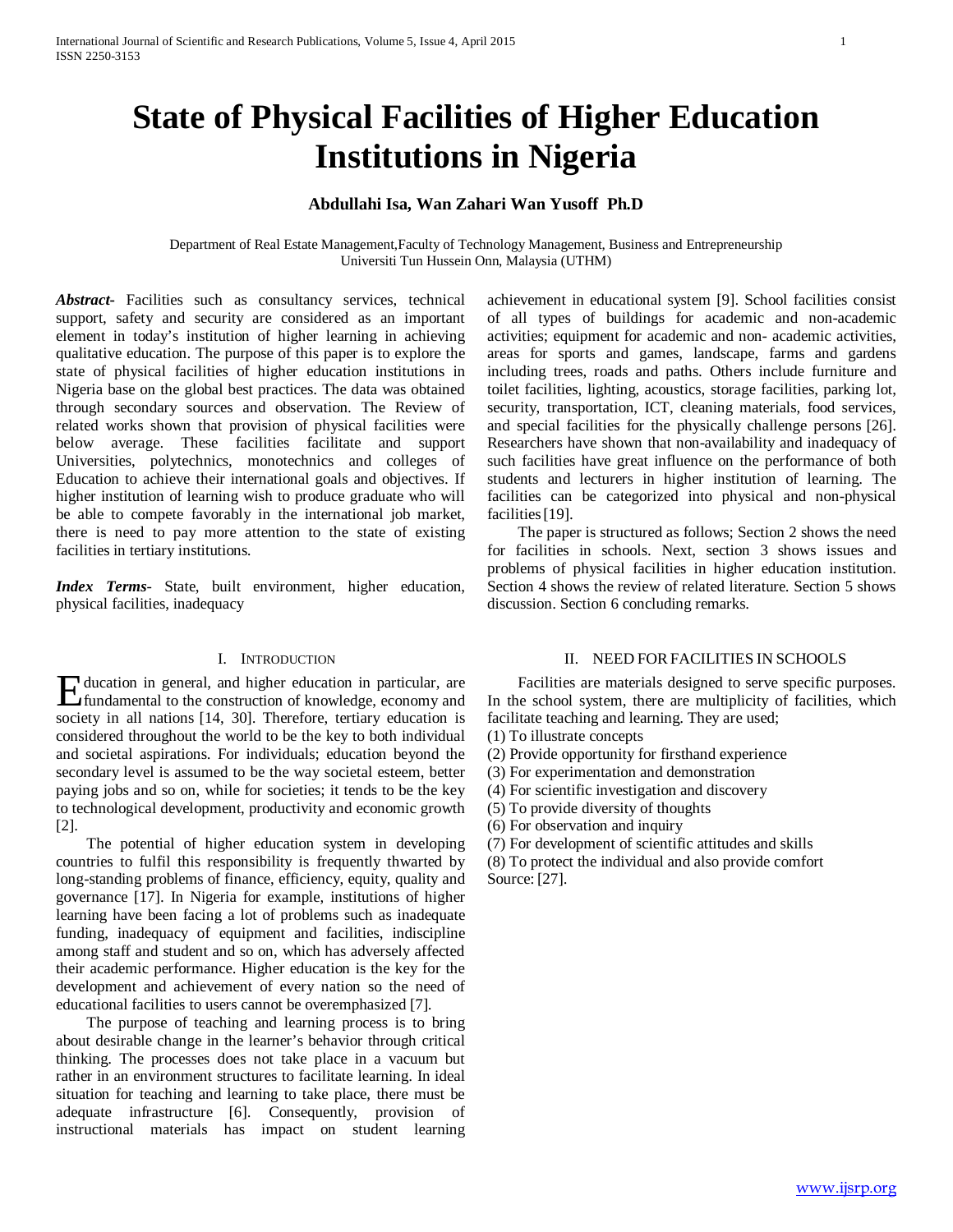

**Fig: 1. important facilities in tertiary institutions;** Source: Bakare (2009)

## III. ISSUES AND PROBLEMS OF PHYSICAL FACILITIES

 The learning environment in the higher institutions is generally different from the primary or secondary education. Every higher education is built to serve the tertiary education to student based on the various programs offered and therefore, the design and facilities provided in the higher institutions must suit the objectives of the education programs [11]. However, Universities worldwide are facing increasing pressures to produce 'knowledge workers', to respond to perceived competition dynamics, and to maintain and improve quality standards [17]. In Nigeria, there is a growing concern by the public on the quality of university education and the relevance of the universities curriculum to national development [9]. Part of the problems attributed to these setbacks include: poor funding; lack of infrastructures, lack of frequent curriculum review, inadequate staff training and welfare, students overpopulation, frequent strikes by both the academic and supporting staff and so on [8]. It is very unfortunate that necessary facilities such as sufficient power supply, enough and decent lecture halls, basic chemicals and equipment in laboratories and properly equipped libraries are lacking [29]. Obviously, public universities in Nigeria need to improve a lot in order to parallel the global standard in imparting knowledge, conducting applicable researches, and be responsive to the needs of our socioeconomic development.

 Planning and design of educations facilities for schools, polytechnic, colleges and universities, has vital impact on education outcomes [23]. Inadequate structures and facilities, inadequate housing, overcrowded classrooms and inadequate of reading materials. The Nigerian university commission in 2005 recorded over-enrolment out of 25 Federal universities (18) represent 72%were overenrolled. While 13 out of the 19 state universities (representing 68.4%) also overcrowded. Only one of the seven private universities then, (14%) was reported to have overenrolled. Top ten overcrowded universities include five of Federal universities and five universities. With this worst situation no doubt that facilities may be overstretched [9]. School facilities are physical facilities which all individuals have legitimate right to quality educational facilities, physical space that supports multiple and diverse teaching programs and pedagogies; including current technologies one that demonstrates optimal cost-effective [22]. Building performance and operation over time, one that respects and is in harmony with the environment and one that encourages social participation, providing a healthy comfortable, safe secure and stimulating setting for its occupants [5].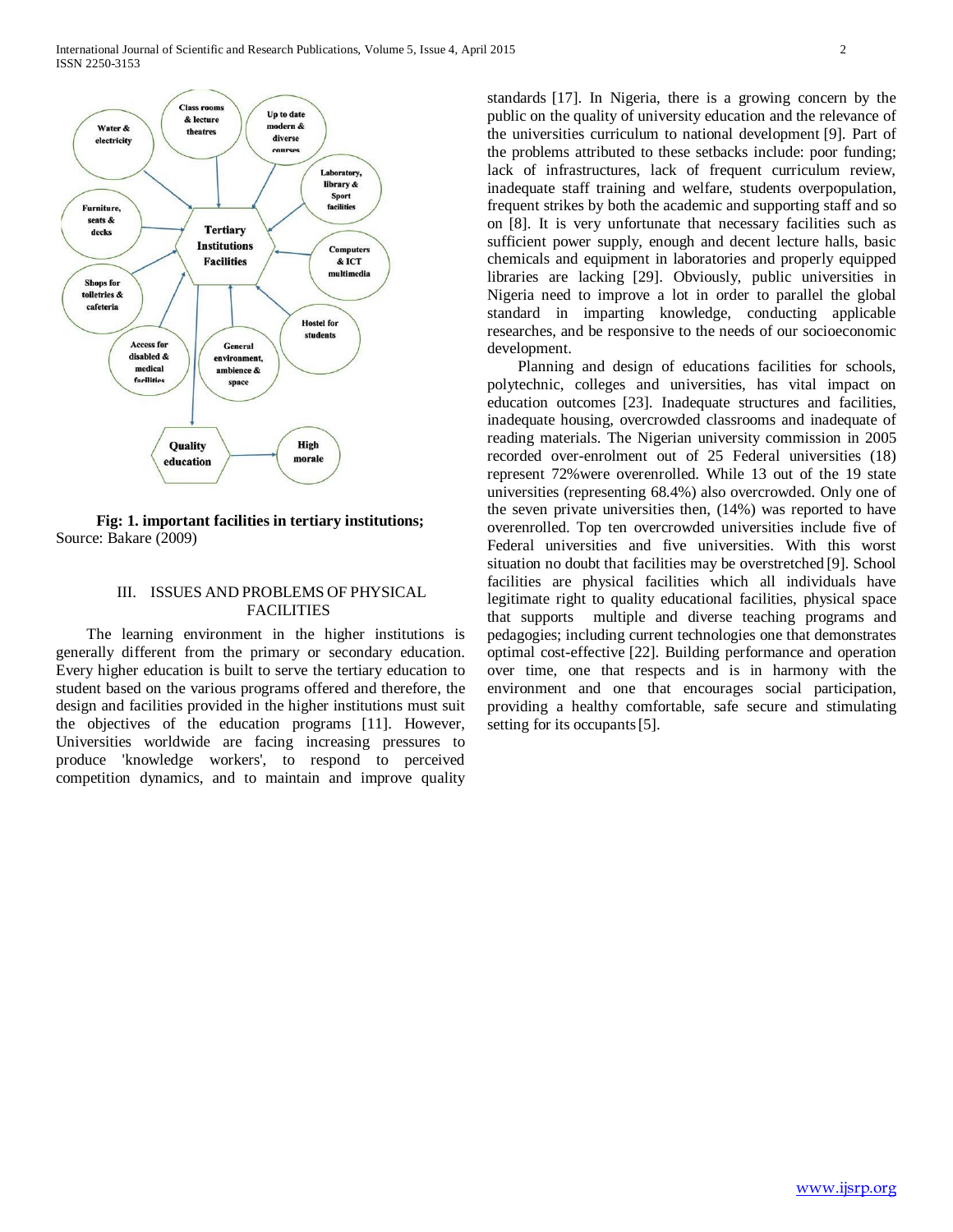

Fig: 2 Inefficiencies of facilities in Nigerian tertiary institutions.

## Adapted: Bakare (2009)

 Fig. 2 : Above shows the inefficiencies of facilities in Nigerian tertiary institution, classroom and lecture theaters, library, laboratory and sport facilities ,hostel for student, furniture , seat and desks, water and electricity are inefficient , up to date modern and diverse courses, computers, and ICT multimedia, assess for disabled and medical facilities are not available, shops for toiletries and cafeteria are available. These shows clearly the shortage of facilities in Nigerian tertiary institution.

# IV. REVIEW OF RELATED WORK

 Facilities includes buildings, grounds, utilities, and equipment, and will typically represent the majority of an entity's capital asset. However, facilities are normally designed or selected based on the needs of operation processes of the organization. The features of facilities normally reflect the specific needs of occupying organization and occupants, thus as substantial part of the resources used during the transformation from input to output within office-based organizations, facilities

can have a significant impact on organizational performance [14, 16].

 The physical facilities comprises of buildings, land, compound, equipment's, tools, space and so on, while the nonphysical facilities include consultancy, catering, security, supply, relocation and event and both are required to be planned, design, documented, resourced, provided or delivered and monitored [10]. Whilst the quality of facility services is important to business in institutions and organizations around the world, where the customer impact is immediate, such as retail sites and hospital. Business sector is a key determining criticality of facility to core operations[22].

 Facilities are organizations' resources just like human, technology, finance and time. Facilities play a facilitating role by providing all the necessary support to organization so that it can successfully carry out its business smoothly; properly managed facilities can make certain contribution to organization success [15]. These strategic roles and contributions include improving quality working life. Facilities are instrument of productivity; as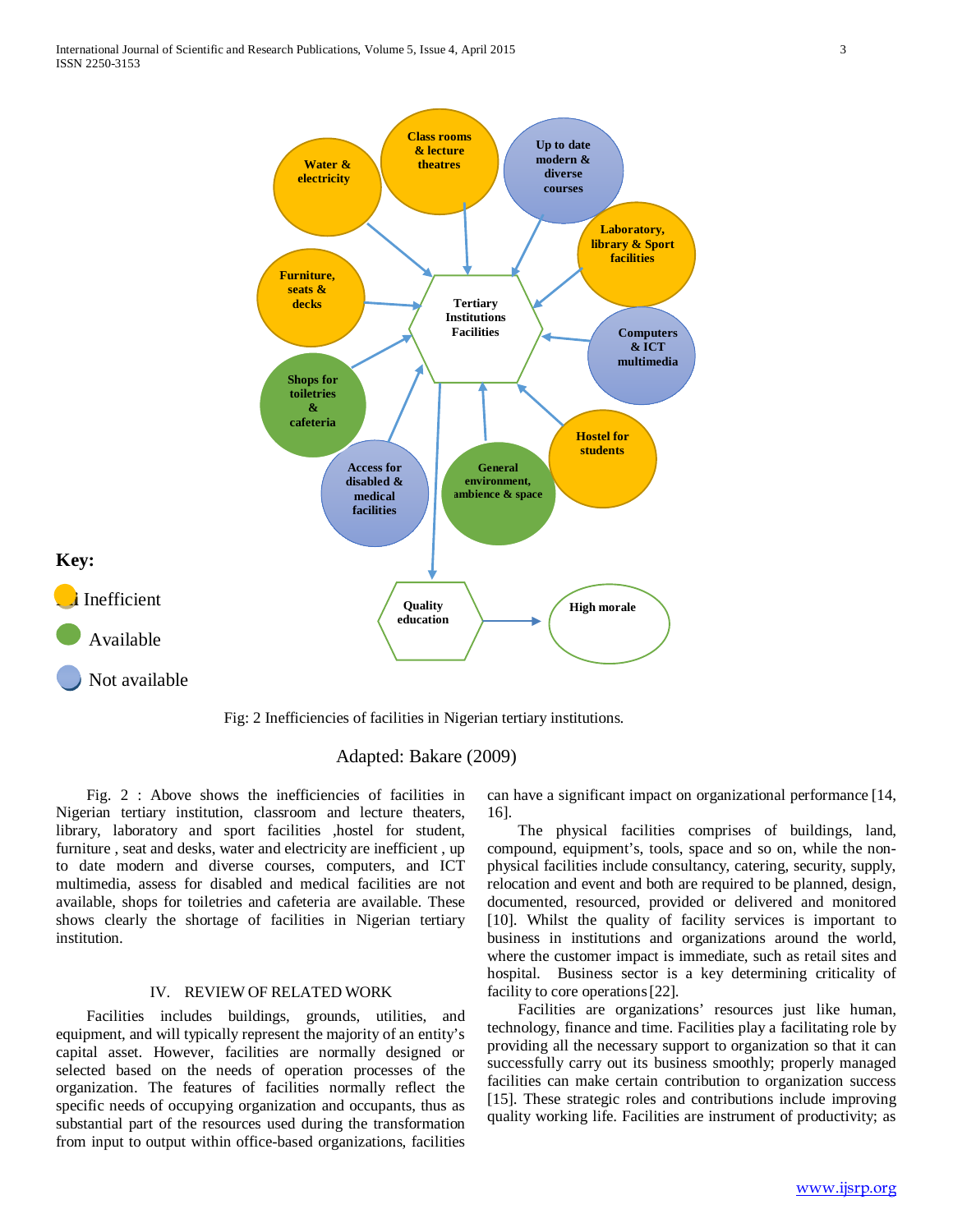such this closer integration of facilities brings important opportunities to provide a competitive advantage [4].

### V. DISCUSSION

 From the review of related work on state of physical facilities of higher education institutions it can be deduced that provision of physical facilities in Nigerian universities are below standard.

 Fig.1: Above shown the important of facilities in tertiary institution which include; water & electricity, classroom & lecture theatre, up to date modern & diverse courses, laboratory, library & sport facilities, computers, & ICT multimedia, hostel for student, general environment, ambience & space, access for disabled & medical facilities, shops for toiletries & cafeteria<sup>7</sup>. However, the appraisal of Nigerian institutions indicated the inadequacy of some of these needed facilities classroom and lecture theaters, library, laboratory and sport facilities, hostel for student, furniture, seat and desks, water and electricity are inefficient, up to date modern and diverse courses, computers, and ICT multimedia, assess for disabled and medical facilities are not available, shops for toiletries and cafeteria are available. These shows clearly the shortage of facilities in Nigerian tertiary institution.

### VI. CONCLUSION

 As this availability, adequacy and quality of school facilities affect the morale of the students and their academic performance it stands to reason that facilities must not be only available but must be adequate and in good condition in order to encourage students achievement in higher education especially in developing country like Nigeria quality manpower supply and well trained graduate who can compete in the international market. If higher institution of learning legitimately wish to produce graduates who will be able to compete favorably in the international job market, there is need to pay more attention to the state of existing facilities in tertiary institution.

#### **REFERENCES**

- [1] Adeogun, A. A. (1999). School plant planning and facilities management. Lagos: Frank-Unity (Nigeria) Ltd.
- [2] Adeogun, A. A. (2001). Instructional resources and school effectiveness in private and public secondary schools in Lagos State. Lagos Journal of Educational Administration and Planning 1(i) pp. 74 – 81.
- [3] Agusiobo, B. C. (1994). Including higher level of resource utilization in the integrated science teaching. Unpublished Ph.D. Thesis. University of Lagos.
- [4] Alexander, K. (1996), Facilities management theory and practice, E & FN Spon, Norwich, UK.
- [5] Ali, A.S, Che-Ani, A. I, & Wan Yusoff, W. Z (2010) Uncertainty of building regulation for refurbishment projects Malaysia. Construction, building and real estate research conference of the royal institution of chartered surveyors.
- Anifowose M.O. & Lawal P.O. (2013), "State of facilities in Nigerian tertiary educational institutions" Journal of Technological Research vol. 8 no. 1
- [7] Bakare, T.V. (2009), A consideration of the adequacy of teaching facilities in the universities of south western zone of Nigeria Available in www.ahero.uwc.ac.za/indexphp?module=cshe&action=downloadfile.
- [8] Bello Muktar, (2007), The state of Nigerian public universities Available in www.gamji.com/article6000/NEWS7632.htm2007
- [9] Babatofe, B.A. (2010), "Problems of facilities in South-West Nigerian universities and the way forward" Journal of Education Administration and policy studies vol. 2(2), pp. 039-043

 A study conducted on the impact of overcrowded conditions on student's achievement and teachers' efficiency. According to this report, "teachers say that overcrowded schools are nosier, that they create more non-instructional duties and paperwork, and that, without question, they inhibit teaching and learning [27]. Overcrowding, due to inadequacy of physical resource affected both classroom activities and instructional techniques [25].

 The relationship of the physical environment to teachers' professionalism revealed that physical environment or facilities affect teachers which affect teachers' performance. She mentioned further that the most important environmental features which affect teachers' performance are classrooms furniture and class equipment [3]. Comment on simple, dignified, artistic exterior is suggestive of the purpose for which school building exists, make the scholars proud of their school and will have an impressive influence on their performance at school [16].

 Availability in quality and quantity of suitable material, physical resources, in good supply, are crucial for the achievement of curriculum objectives [18]. Proper planning should be done on school facilities. He affirmed that there is a direct bearing between a range of resources (physical and material) and learning outcomes. Adequate and qualitative facilities are required for an effective teaching and learning to take place [1]. School facilities are the operational input, which enable teacher to archive some level of instructional efficiency and effectiveness [12, 13]. Asset that " school facilities can be said to be the physical and spatial enables of teaching and learning which will increase the production and attainment of desired result [24]. There's significant relationship between adequacy of physical facilities, teachers' effectiveness and students' academic performance [21]. United States District of Education reports that school buildings that can adequately provide a good learning environment are essential for student's success [28].

 Institution of higher education have continued to struggle with mounting fiscal problems, problems that are compounded by the present "crisis of public confidence'' in higher education skyrocketing costs; declining enrolment; low faculty morale; financial constraint-induced stress among the staff; declining retention; overstretched facilities; old dilapidated buildings which are badly in need of renovation are only a few of the problem that administrators and faculty members face today [20]. "The Nigerian National University Commission (2006) reported that a presidential visitation panel that looked into the operation of all federal universities between 1999 and 2003 revealed that academic and physical facilities at the universities were in deplorable state with insufficient lecture theater/ halls, laboratories and so on [9]. Bello (2007) confirmed the deplorable situation of the physical facilities in our higher institution [8]. Major factors that are responsible for the problems of facilities in Nigerian universities which includes inadequate financial support, inadequate provision of facilities and maintenance culture [9, 12].